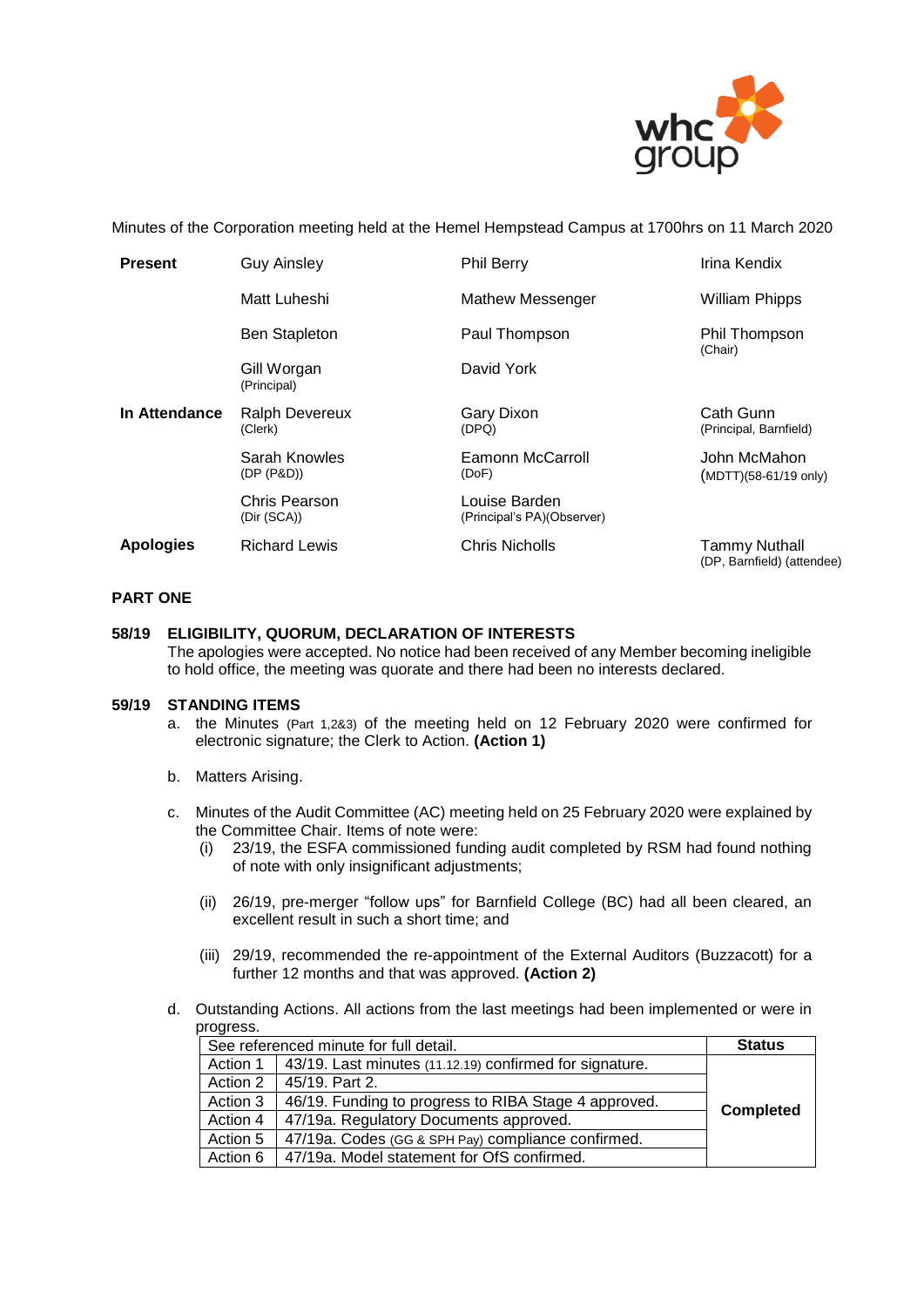- e. Matters arising. There were no matters arising from the minutes.
- f. Urgent Business. There was no urgent business requested.
- **a. The information was received and noted***.*
- **b. Actions had been identified. (Register 67/19 below)**

# **60/19 PRINCIPAL'S REPORT**

The Principal's report covered detail outside the scope of the agenda, it had been circulated in advance and was received; there was a matter for approval; several points were considered further:

- a. Performance Dashboard. Details on the Dashboard and the Key Performance Indicators. (KPI) were noted Paper 4b would add to the information;
- b. New Bedford Road Phase One. The report at the last meeting had explained that 10 offers had been received for the surplus land at New Bedford Road but commercial sensitivity had precluded further information; that information could now be released and the Principal delivered an electronic presentation (attached to Part 2 of these minutes) with full detail of the offers. Lambert Smith Hampton (LSH) had negotiated and evaluated the bids and had shortlisted 4/10 for interview to discuss and determine "Final Offers and Key Considerations", which had been detailed and were discussed. The post interview process recommendation was that: "Taylor Wimpey, whilst not the highest headline offer, in our opinion represent a more robust and credible offer in terms of their allowances and payments than that offered by the underbidders". That advice had been based on the:
	- (i) evaluation of Competitive offer;
	- (ii) level of due diligence underpinning the bid;
	- (iii) credibility of the assumptions made;
	- (iv) level of certainty regarding costs (capped and savings shared); and
	- (v) payment profile (full receipt within 6 months)

The detail was considered in depth informed by the presentation; the recommendation to progress towards a land sale with Taylor Wimpey was unanimously approved, on the assumption that no sale would take place without final Corporation approval. **(Action 3)** 

- c. The Coronavirus situation had prompted an increase in hygiene information around the campuses and, as a contingency, electronic packages of "work at home" for those who had been required to "self-isolate" were in preparation. One student had been confirmed as having been remotely infected and appropriate measures had been taken for him and an instructor who had been in contact with him. More detailed measures on advice nationally from Public Health England and locally from the Director for Public Health Hertfordshire had been communicated to all stakeholders and were detailed in the paper.
- d. Preparation the sale of KL Campus were advancing and contract exchange was expected by Friday this week.
- **a. The information was received and noted***.*
- **b. Actions had been identified. (Register 67/19 below)**

# **61/19 APPRENTICESHIPS (TOGETHER TRAINING (TT))**

The TT Managing Director delivered an interactive electronic presentation (attached to the filed copy of these minutes on the current state of the Joint Venture (JV). The comprehensive briefing explained the changes in apprenticeship framework provision, which would be complete by July when 531 new approved standards (standards outline the skills, knowledge and behaviours (KSBs) required) would be introduced and noted the rise in non-levy employers' involvement with the scheme. TT now had over 100 clients, 300+ apprentices and was delivering 14 standards. This year's realistic target of 288 starts, an increase of 88% (155) over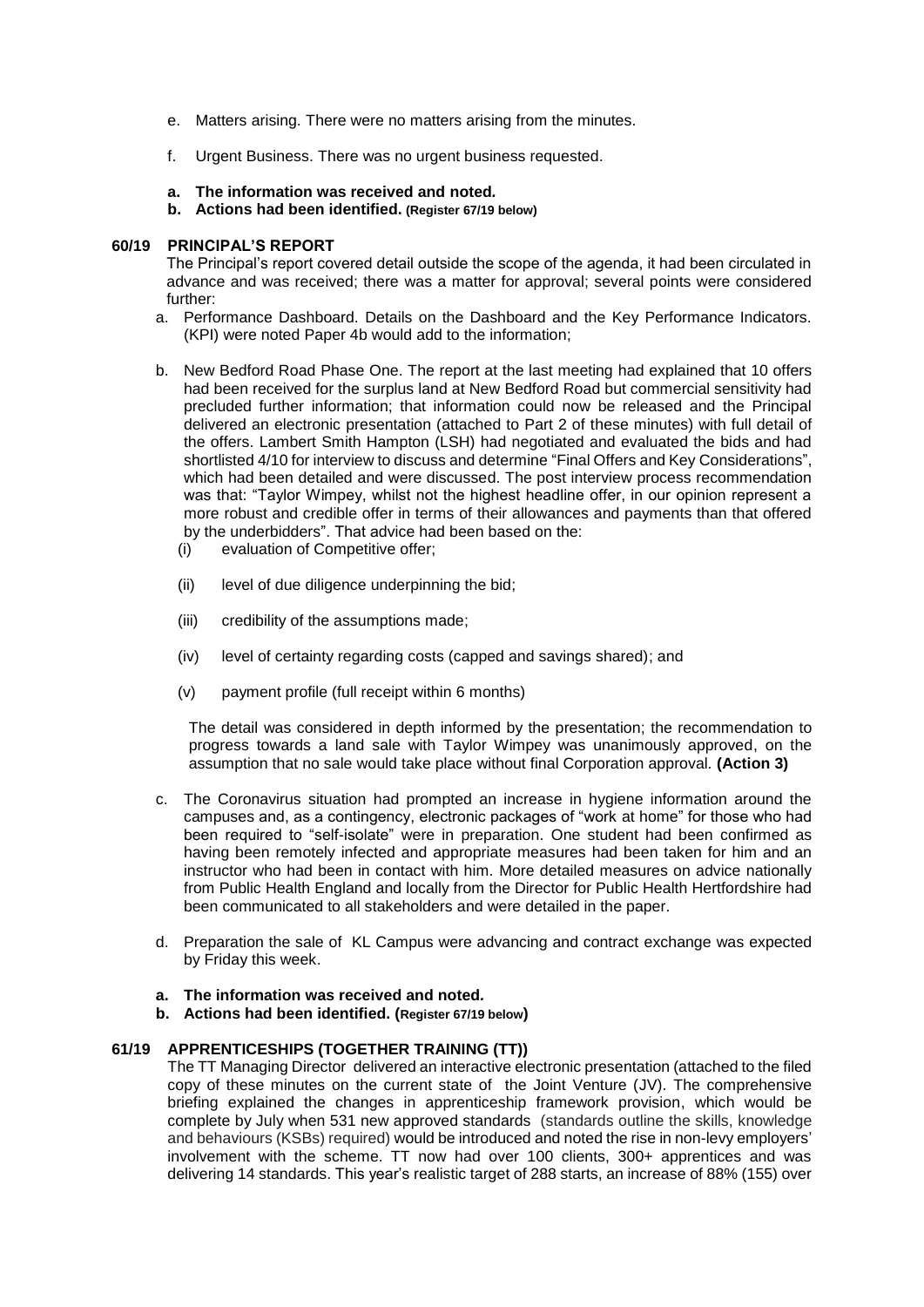last year, represented a contract value of £956k; Members took comfort from the excellent progress. The presentation concluded with some PR and individual highlights. The chair thanked the MD for the presentation and he left the meeting.

#### **The information was received and noted***.*

#### **62/19 STUDENTS**

This was an important time in the academic calendar particularly since in this year the emphasis was on understanding and meeting the changed requirements of the Ofsted Education Inspection Framework (EIF). Training and Development had been tailored accordingly and was considered including for those teaching staff "not meeting" expectations. Provision at WHC was sound and Barnfield College was progressing rapidly towards the same position. A review of subject financial and quality sustainability had informed an amended apprenticeship offer (all detailed in the document) had been completed, with excellent arrangements made for existing students of discontinued areas. The detail in the attached comprehensive paper then discussed.

- a. Quality of Provision. Each type of college provision was considered in the report. Progress and attainment was routinely monitored leading to individual student restorative interventions and general activity to meet the aim if exceeding National Averages (NA) to demonstrate the group as a first-choice educational provider. Systems used to implement these objectives were explained and the quality of teaching and learning (T&L) processes were examined, the established supportive and well-established team, with trademark high morale, had contributed to the excellent 85-88% of lessons routinely "meeting expectations" at West Herts College and c80% at Barnfield College. All teachers were observed twice each year supplemented by Learning Walks. Members were reminded of the Retention, Pass and Achievement Rates, essential in the evaluation of outcomes and considerations:
- b. Further Education (FE).
	- (i) vocational qualifications. Expectations were for achievement rates to significantly exceed National Average (NA) for the reasons explained, all were at Table 1 and noted, together with consideration of prior attainment detailed in Tables 1&2;
	- (ii) educational outcomes. Expectations were for achievement rates to significantly exceed NA and improve on the previous year for the reasons explained. Significantly, higher predictions for BC, after consideration of assessor caution, could be a major contributor to this. WHC predictions were generally more in line with outcomes; and
	- (iii) qualification offer. A close review of the qualification offer to allow students more flexible choices, particularly with respect to EAM, was currently underway.
- c. Apprenticeships. Apprentice achievement rate predictions, including some c/f from the predecessor BC had been tabulated and were considered. Outcomes were broadly in line with the NA which the aim was to exceed, accordingly remedial action had been implemented.
- d. English and Maths (EAM) numbers in each offer (GCSE L2,2&3) were noted, where applicable actual GCSE achievements had influenced predictions; BC targets were noted as challenging. Functional Skills (FS) was expected to achieve 75%. Efforts continued to drive up EAM outcomes generally, but as described it was challenging to rise above grade 4.
- e. Higher Education (HE) was controlled by 5 separate agencies, one the Quality Assurance Agency (QAA) had completed a Quality Standards Review (QSR) in November 2019 and the report was awaited; these reports had been delayed nationwide. The range of HE provision and predicted outcomes were noted by college and group. The general expectation that 85% of students would achieve was sound, although WHC Foundation Degree was predicted to be below target. Universities had reduced their entry requirements, which consequently had affected the calibre of entrants to alternative providers.
- f. Destinations. The vast majority (WHC 96-98%, BC 95%) of students progressed to positive destinations, including those returning to FE to improve qualification level and those moving to HE. Vocational students had generally obtained employment in the local area. However, the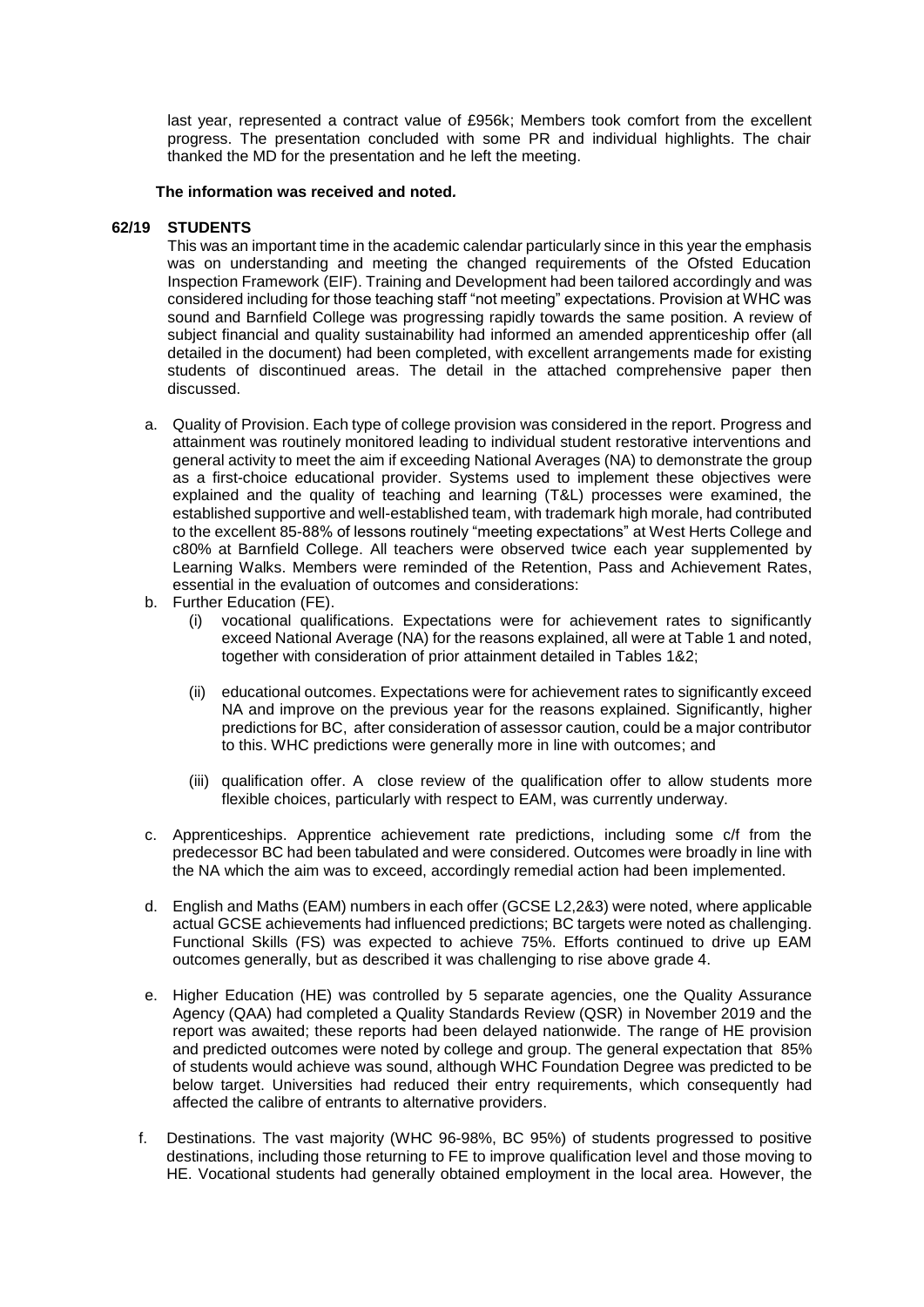thrust of the Ofsted EIF now focussed on support for individual students' original ambitions. Support for this aim was accessed through self-referral under advice. Despite Ofsted expectations a substantial proportion of students changed their ambition as courses progressed, that was supported by comparative data in the paper. Destinations were identified and, in response to a question it was confirmed that leavers with no positive destination would be offered support if requested.

- **a. The information was received and noted***.*
- **b. Actions had been identified. (Register 67/19 below)**

# **63/19 COMMUNITY ENGAGEMENT**

- a. The report on Community Engagement examined the widened post-merger activity in the wide range of involvement with stakeholders, relationships and partners. The Public Value Statement committed the College to clearly defined principles and processes to achieve that strategy. Related activities in Watford, Luton, Dacorum and Three Rivers were individually examined and regional engagements with Bedfordshire and Hertfordshire were considered. Economic and social priorities were individually explained together with detail of engagement with local employers. Key Partners with community engagement were explored and detailed. During general discussion, an active and rewarding involvement with the Luton Town FC Community Trust and the Inclusive Growth Commission was confirmed.
- b. The Engagement Strategy detailed and explained the direction and informed associated decision making. The scope now extended included SW Herts, Luton and the surrounds; High profile areas of mental health and radicalisation were specifically addressed. The comprehensive strategy included detail of how to implement the aims and was noted and endorsed.

# **The information was noted and received.**

# **64/19 MEMBERS**

- a. Safeguarding. The Designated Safeguarding Member (DSM), Matt Luheshi reminded of the primacy of duty of care in this area through a comprehensive explanation of how the several agencies, involved in this important and sometimes complex area, interreacted. The presentation was informed by an excellent explanatory diagrammatic organization chart clearly showing the involved support authorities and how they related to the directly client-facing agencies. The interactive session clearly identified the need for all agencies to maintain dialogue and focus, the established help and support framework worked extremely well through individual commitment and communication. The system was working and actual instances were explained as evidence.
- b. Terms of office. Phil Berry term of Office would close on 17 April 2020, he had confirmed a wish to continue and accordingly was unanimously re-appointed for a further 2 years from that date. **(Action 4)**
- **a. The information was received and noted***.*
- **b. Actions had been identified. (Register 67/19 below)**

# **65/19 URGENT BUSINESS**

There had been no urgent business requested.

#### **66/19 DATE OF NEXT MEETING**

The next meeting would be at 1700 on 13 May 2020. ().

#### **67/19 ACTION REGISTER**

| See referenced minute for full detail. |                                                          | Resp         | Date     |
|----------------------------------------|----------------------------------------------------------|--------------|----------|
| Action 1                               | 59/19a. Last minutes (12.02.20) confirmed for signature. | <b>Clerk</b> | wie      |
| Action 2                               | 59/19c(iii). Re-appointment of Buzzacot for 12 months.   | <b>DoF</b>   | asap     |
| Action 3                               | 60/19b. Taylor Wimpey as preferred NBR bidder.           | GW           | wie      |
| Action 4                               | 64/19b. PB re-appointed for 2 years.                     | <b>Clerk</b> | 17.04.20 |